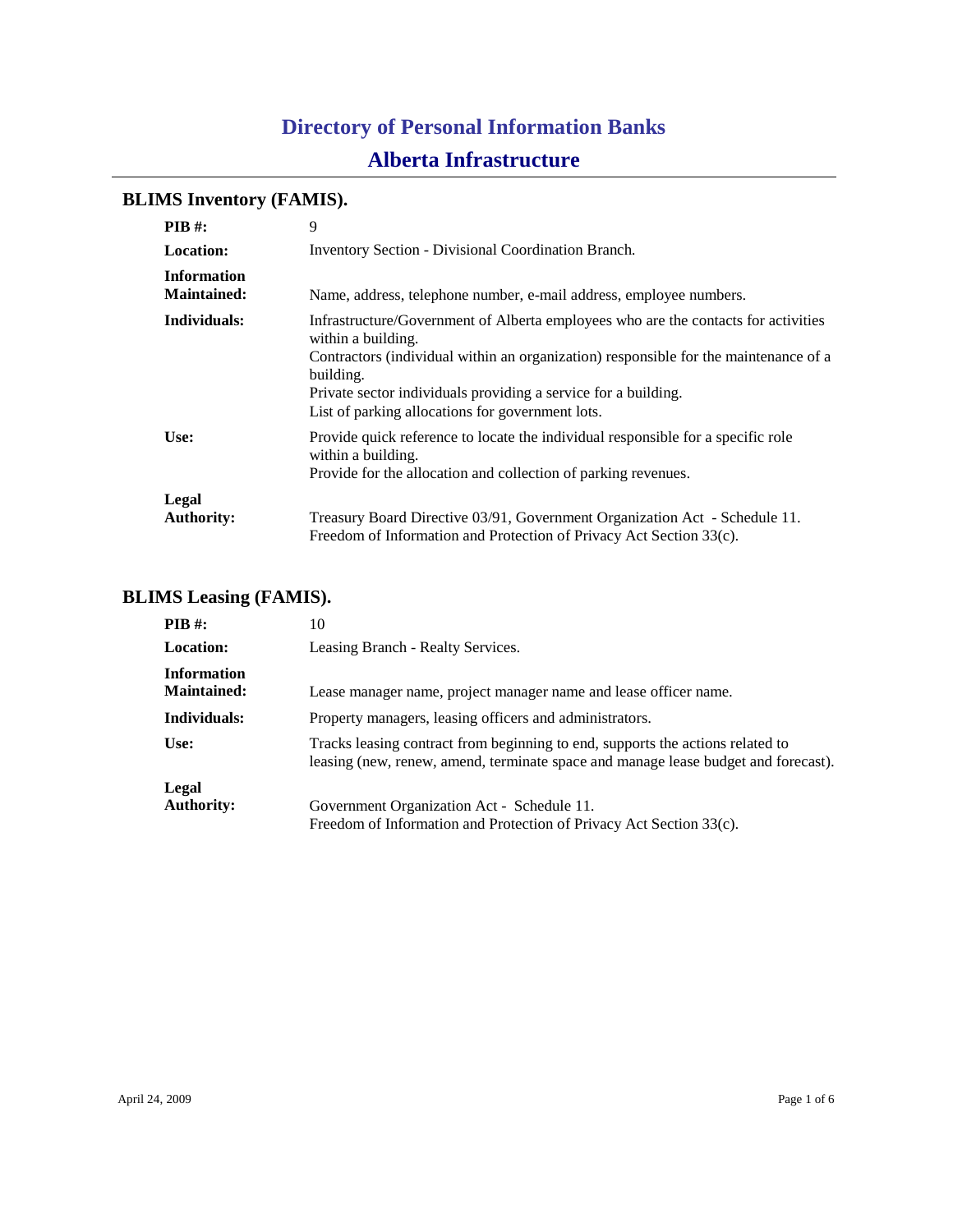## **Consultant Selection and Management System (CSAM).**

| <b>PIB</b> #:                            | 13                                                                                                                                                    |
|------------------------------------------|-------------------------------------------------------------------------------------------------------------------------------------------------------|
| <b>Location:</b>                         | Properties and Capital Projects Divisional Coordination Branches.                                                                                     |
| <b>Information</b><br><b>Maintained:</b> | Vendor Information including name, contact information, telephone number, and<br>vendor evaluation information.                                       |
| Individuals:                             | Name, contact information and vendor evaluation.                                                                                                      |
| Use:                                     | To create consultant selection forms for the request for proposal (RFP) short listing,<br>conduct vendor evaluations and post project implementation. |
| Legal                                    |                                                                                                                                                       |
| <b>Authority:</b>                        | Government Organization Act - Schedule 11.                                                                                                            |
|                                          | Freedom of Information and Protection of Privacy Act Section 33(c).                                                                                   |

## **Contract Management System (CMS).**

| $PIB$ #:                                 | 11                                                                  |
|------------------------------------------|---------------------------------------------------------------------|
| <b>Location:</b>                         | Finance - Policy and Corporate Services.                            |
| <b>Information</b><br><b>Maintained:</b> | Name and phone number.                                              |
| Individuals:                             | Government of Alberta employees.                                    |
| Use:                                     | To track expenditures against a contract.                           |
| Legal                                    |                                                                     |
| <b>Authority:</b>                        | Government Organization Act - Schedule 11.                          |
|                                          | Freedom of Information and Protection of Privacy Act Section 33(c). |

# **Correspondence/Action Request Tracking.**

| <b>PIB</b> $#$ :                         | 12                                                                                                                                                                           |
|------------------------------------------|------------------------------------------------------------------------------------------------------------------------------------------------------------------------------|
| Location:                                | Various offices of the public body.                                                                                                                                          |
| <b>Information</b><br><b>Maintained:</b> | May include name, address, telephone number(s), and e-mail address and other<br>personal information included by the originator within the content of the<br>correspondence. |
| Individuals:                             | Individuals requesting information or a response from a public body senior<br>executive.                                                                                     |
| Use:                                     | To manage receipt of and responses to correspondence, inquiries and briefings.                                                                                               |
| Legal<br><b>Authority:</b>               | Freedom of Information and Protection of Privacy Act, Section 33(c).                                                                                                         |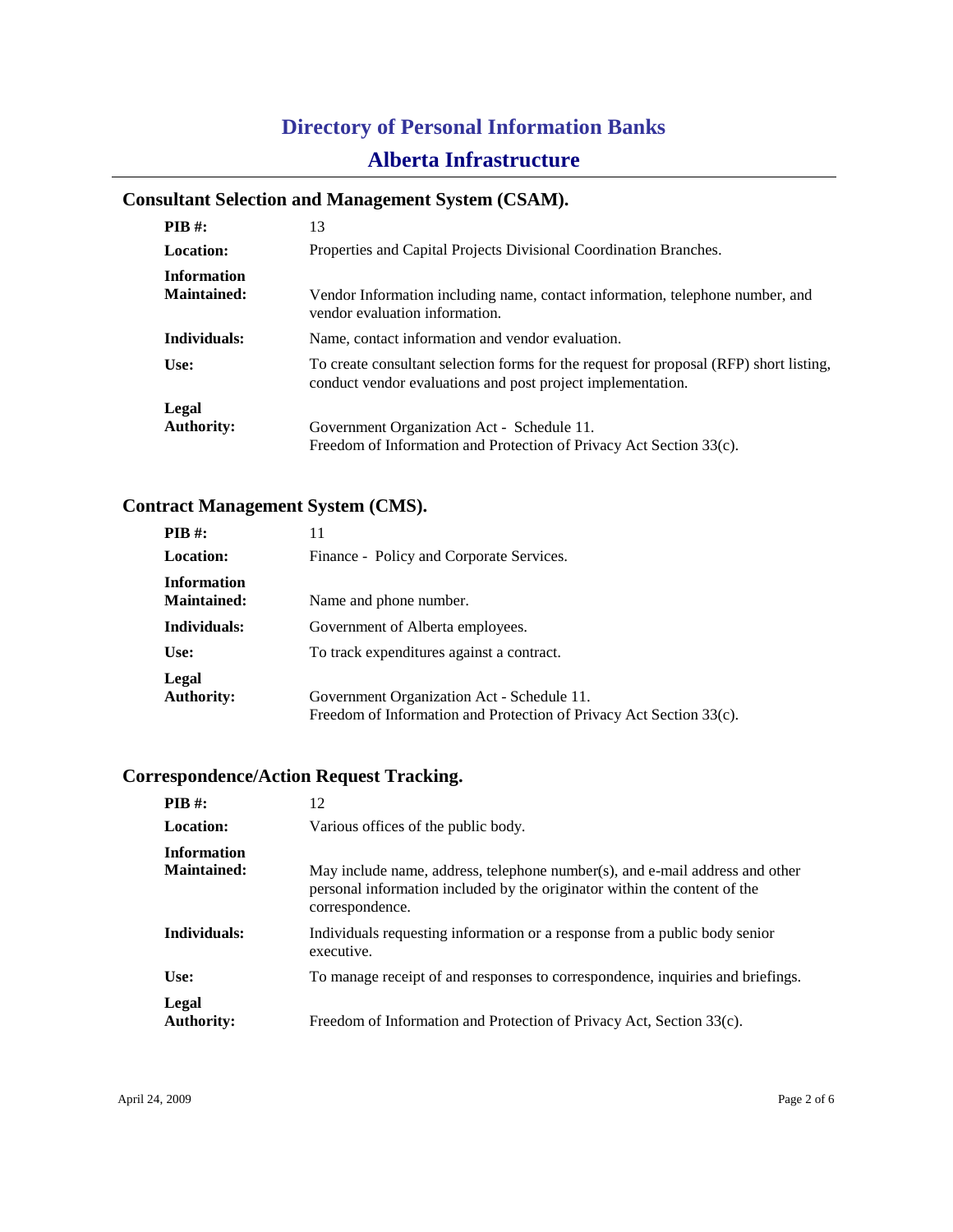## **Employee Directories/Government of Alberta Telephone Directory.**

| $PIB$ #:                   | 2                                                                                                        |
|----------------------------|----------------------------------------------------------------------------------------------------------|
| <b>Location:</b>           | Various offices of the public body.                                                                      |
| <b>Information</b>         |                                                                                                          |
| <b>Maintained:</b>         | Name, office telephone and fax number(s), office name and address, e-mail address<br>and position title. |
| Individuals:               | Employees of the public body.                                                                            |
| Use:                       | Directing calls, visitors and mail to appropriate staff.                                                 |
| Legal<br><b>Authority:</b> | Public Service Act.                                                                                      |

## **Employee Directories/Government of Alberta Telephone Directory.**

| PIB #:             | 6                                                                                              |
|--------------------|------------------------------------------------------------------------------------------------|
| <b>Location:</b>   | Various offices of the public body.                                                            |
| <b>Information</b> |                                                                                                |
| <b>Maintained:</b> | Name, office telephone numbers, office name and address, e-mail address and<br>position title. |
| Individuals:       | Employees of the public body.                                                                  |
| Use:               | Directing calls, visitors and mail to the appropriate staff.                                   |
| Legal              |                                                                                                |
| <b>Authority:</b>  | Public Service Act.                                                                            |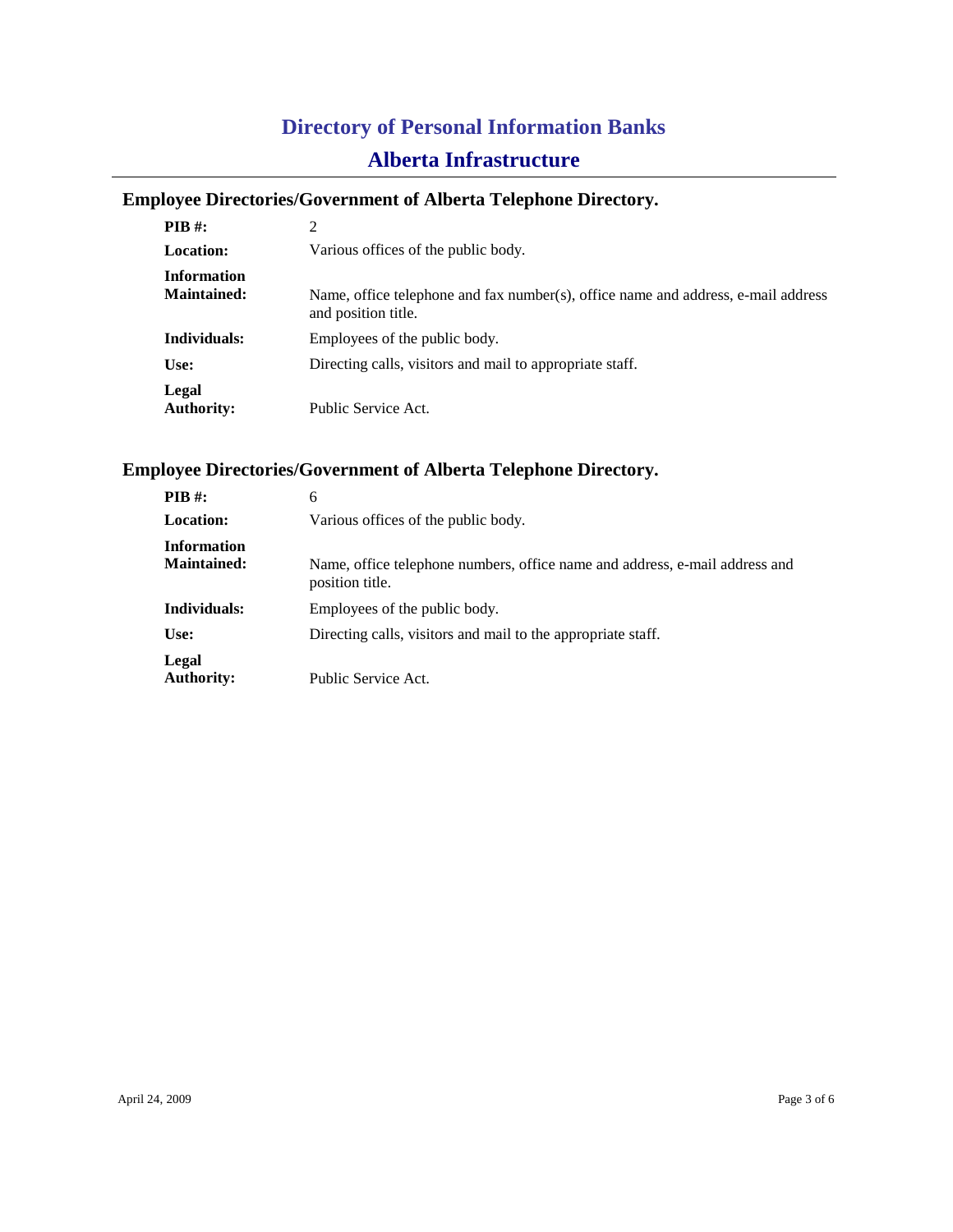| <b>Employee Files</b>                    |                                                                                                                                                                                                                                                                                                                                                                                                                                                                                                                                                                                                                                                                                                                                                                                                                                                                                                   |  |  |
|------------------------------------------|---------------------------------------------------------------------------------------------------------------------------------------------------------------------------------------------------------------------------------------------------------------------------------------------------------------------------------------------------------------------------------------------------------------------------------------------------------------------------------------------------------------------------------------------------------------------------------------------------------------------------------------------------------------------------------------------------------------------------------------------------------------------------------------------------------------------------------------------------------------------------------------------------|--|--|
| $PIB$ #:                                 | 3                                                                                                                                                                                                                                                                                                                                                                                                                                                                                                                                                                                                                                                                                                                                                                                                                                                                                                 |  |  |
| <b>Location:</b>                         | Human Resources, Personnel Branches or job locations.                                                                                                                                                                                                                                                                                                                                                                                                                                                                                                                                                                                                                                                                                                                                                                                                                                             |  |  |
| <b>Information</b><br><b>Maintained:</b> | May include name, birth date, gender, social insurance number, home and office<br>addresses, telephone and fax numbers, employment authorization, e-mail address,<br>employee identification numbers, resume/application for employment, official oath,<br>education, employment history, appointment records, performance appraisals,<br>employee relations, attendance records, pay and benefits information, staff<br>development and training, learning accounts, occupational health and safety,<br>employee assistance, medical board records, health and life insurance records,<br>employee conflict of interest disclosure statements, grievances, recognition awards,<br>job classification, professional association memberships and certifications, security<br>clearance, parking/building passes, employee authentication log-on, and other<br>personal data related to employment. |  |  |
| Individuals:                             | Alberta public body employees.                                                                                                                                                                                                                                                                                                                                                                                                                                                                                                                                                                                                                                                                                                                                                                                                                                                                    |  |  |
| Use:                                     | Record the employee's work history and payroll/benefit transactions. NOTE:<br>Employee files are in partitioned formats that limit access to only those staff who<br>have a need to access specific information.                                                                                                                                                                                                                                                                                                                                                                                                                                                                                                                                                                                                                                                                                  |  |  |
| Legal<br><b>Authority:</b>               | Public Service Act.                                                                                                                                                                                                                                                                                                                                                                                                                                                                                                                                                                                                                                                                                                                                                                                                                                                                               |  |  |

# **Expense Claims.**

| PIB #:             | 4                                                                                                                                                                                                  |
|--------------------|----------------------------------------------------------------------------------------------------------------------------------------------------------------------------------------------------|
| <b>Location:</b>   | Accounting Branches or Financial Services.                                                                                                                                                         |
| <b>Information</b> |                                                                                                                                                                                                    |
| <b>Maintained:</b> | May include name, organizational unit, mailing address, telephone number(s),<br>employee number, classification/occupation, kilometers travelled, purpose of travel<br>and other expenses claimed. |
| Individuals:       | Alberta public body employees and non-public employees ( <i>i.e.</i> contracted staff, job<br>applicants) submitting a personal expense claim.                                                     |
| Use:               | To process expense claims.                                                                                                                                                                         |
| Legal              |                                                                                                                                                                                                    |
| <b>Authority:</b>  | Public Service Act.                                                                                                                                                                                |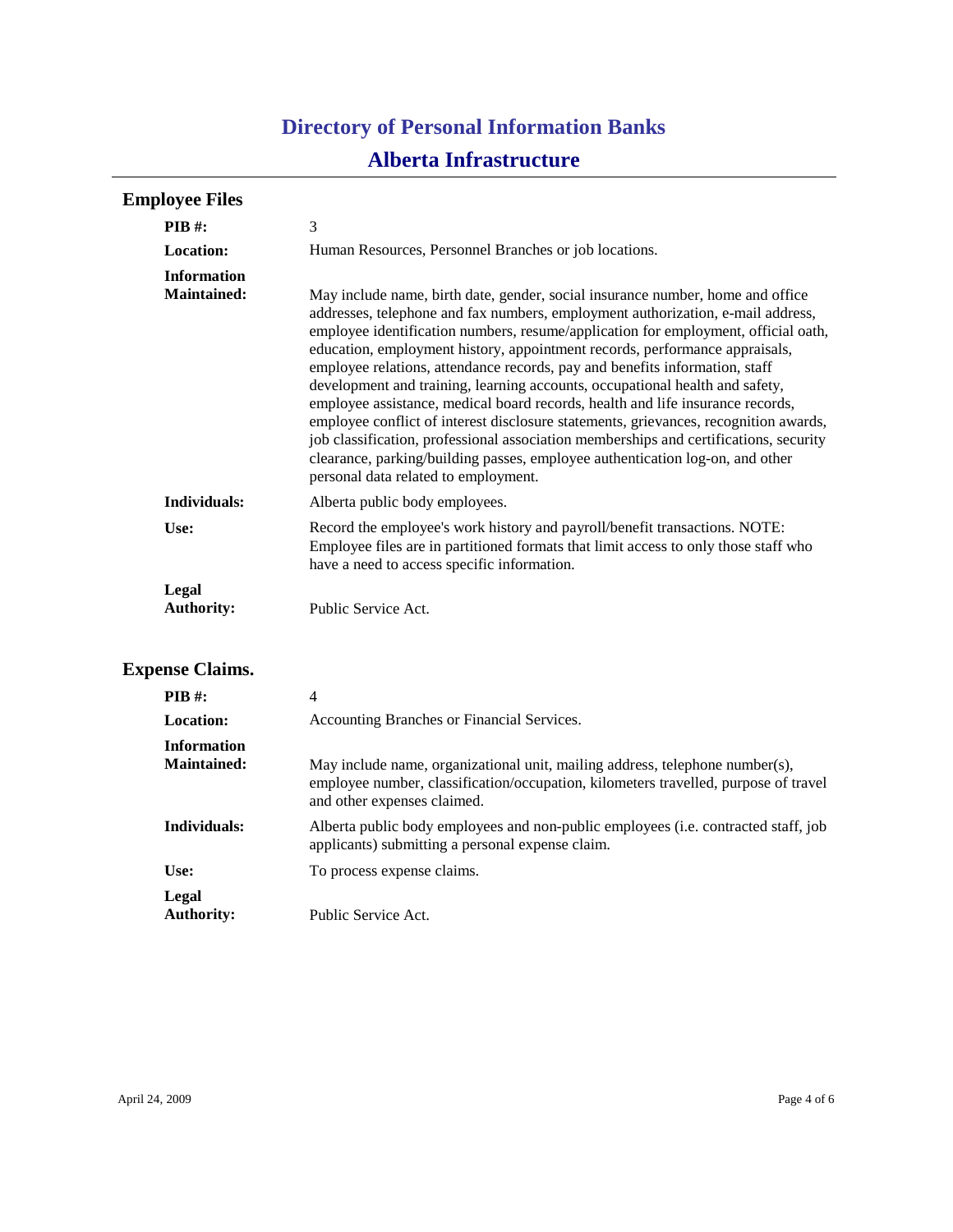## **Financial Management.**

| <b>PIB</b> #:              |                                                                                                        |
|----------------------------|--------------------------------------------------------------------------------------------------------|
| <b>Location:</b>           | Accounting Branches or Financial Services.                                                             |
| <b>Information</b>         |                                                                                                        |
| <b>Maintained:</b>         | Name, address, telephone number, e-mail address, financial information, amount<br>paid or outstanding. |
| Individuals:               | Individuals who pay or owe money to the Government of Alberta.                                         |
| Use:                       | To collect outstanding revenue or repay overpayments.                                                  |
| Legal<br><b>Authority:</b> | Financial Administration Act.                                                                          |

## **Freedom of Information and Protection of Privacy Act Requests.**

| PIB #:                                   | 5                                                                                                                                                                                                                                                                               |
|------------------------------------------|---------------------------------------------------------------------------------------------------------------------------------------------------------------------------------------------------------------------------------------------------------------------------------|
| Location:                                | Freedom of Information and Privacy Coordinator's offices.                                                                                                                                                                                                                       |
| <b>Information</b><br><b>Maintained:</b> | Name (including former names of the person making the request), address,<br>telephone number(s), description of information requested and/or reasons and<br>evidence to correct information, fees paid, banking information, correspondence<br>and copies of requested records. |
| Individuals:                             | Individuals submitting requests under the Act, including individuals acting on<br>behalf of another person (third parties).                                                                                                                                                     |
| Use:                                     | Respond and process requests, compile statistics.                                                                                                                                                                                                                               |
| Legal<br><b>Authority:</b>               | Freedom of Information and Protection of Privacy Act, Section 33(c).                                                                                                                                                                                                            |

## **Job Competitions.**

| PIB #:                                   |                                                                                                                                                                                                                            |
|------------------------------------------|----------------------------------------------------------------------------------------------------------------------------------------------------------------------------------------------------------------------------|
| Location:                                | Human Resources or Personnel Branches.                                                                                                                                                                                     |
| <b>Information</b><br><b>Maintained:</b> | May include name, home and office addresses, telephone numbers, application<br>form, resume, references, samples of work, job advertisement, screening and<br>evaluation results, and appointment of successful candidate. |
| Individuals:                             | Applicants for Alberta public body jobs.                                                                                                                                                                                   |
| Use:                                     | Document the hiring process and provide statistical data.                                                                                                                                                                  |
| Legal<br><b>Authority:</b>               | Public Service Act.                                                                                                                                                                                                        |